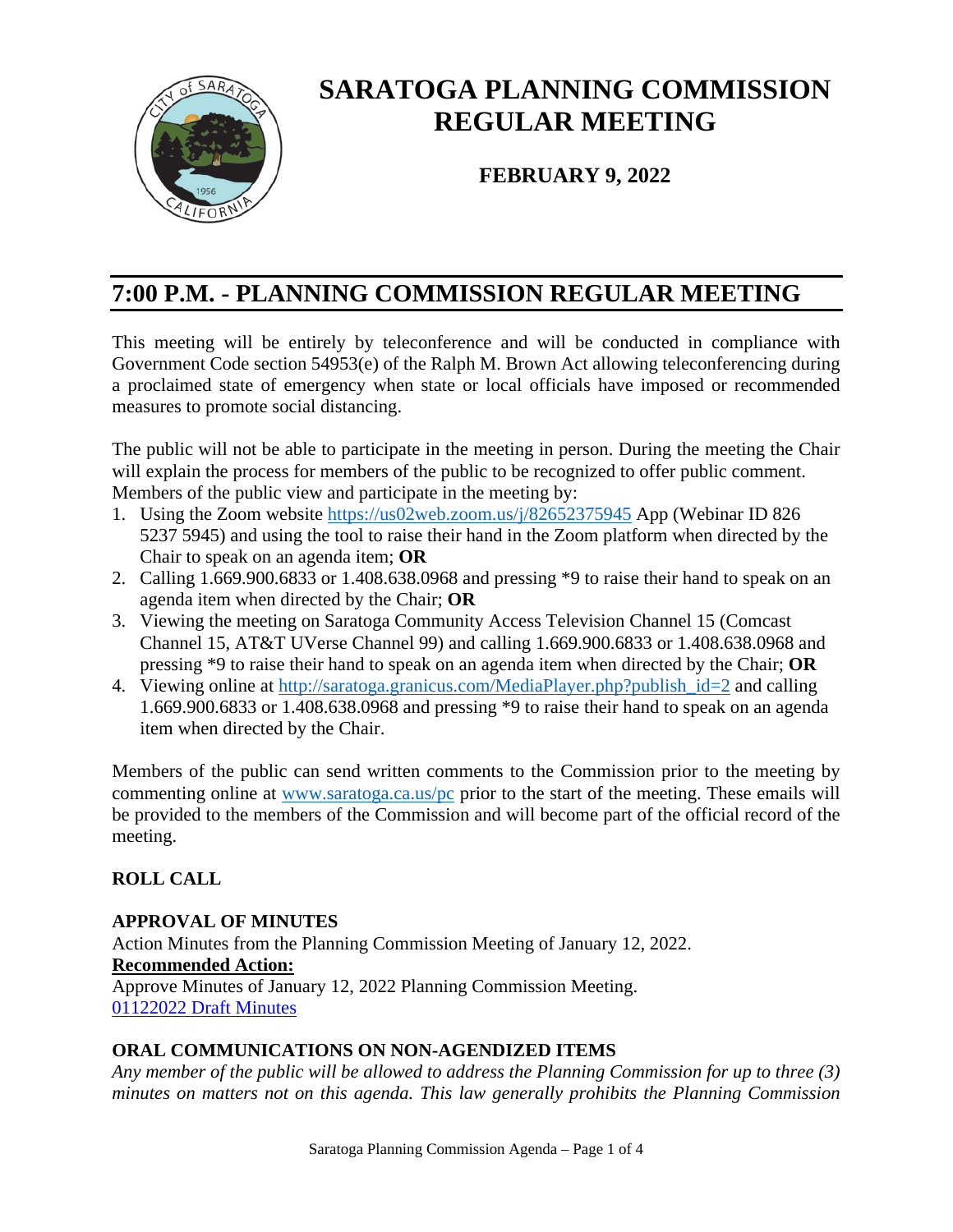*from discussing or taking action on such items. However, the Planning Commission may instruct staff accordingly regarding Oral Communications.* 

# **REPORT ON APPEAL RIGHTS**

*If you wish to appeal any decision on this Agenda, you may file an Appeal Application with the City Clerk within fifteen (15) calendar days of the date of the decision.* 

# **1. NEW BUSINESS**

# **2. PUBLIC HEARING**

*Applicants and/or their representatives have a total of ten (10) minutes maximum for opening statements. All interested persons may appear and be heard during this meeting regarding the items on this agenda. If items on this agenda are challenged in court, members of the public may be limited to raising only issues raised at the Public Hearing or in written correspondence delivered to the Planning Commission at, or prior to the close of the Public Hearing. Members of the public may comment on any item for up to three (3) minutes. Applicants and/or their representatives have a total of five (5) minutes maximum for closing statements.* 

**2.1** (**Continued from December 8, 2021) Application PDR21-0015/ARB21-0082; 12470 Paseo Cerro (386-46-015); Anat Shmariahu (Applicant)** – The applicant is requesting Design Review approval for an addition to an existing 1,584 square foot one-story single-family residence. The project will include a 1,197 square foot first floor addition and a 239 square foot second story addition for a total project square footage of 3,379 square feet. No protected trees are proposed for removal. The site is zoned R-1-10,000 with a General Plan Designation of Medium Density Residential (M-10). Staff Contact: Christopher Riordan  $(408)$  868-1235 or [criordan@saratoga.ca.us.](mailto:criordan@saratoga.ca.us)

Recommended Action:

Adopt Resolution No. 22-007 approving the application for Design Review as staff is able to make all the required design review findings to recommend approval.

[Staff Report](https://legistarweb-production.s3.amazonaws.com/uploads/attachment/pdf/1233404/Staff_Report_12470_Paseo_Cerro.pdf)

Attachment 1 - [Resolution No. 22-007](https://legistarweb-production.s3.amazonaws.com/uploads/attachment/pdf/1233398/Attachment_1_-_Resolution_No._22-007.pdf)

Attachment 2 - [Arborist Report dated September 23, 2001](https://legistarweb-production.s3.amazonaws.com/uploads/attachment/pdf/1232788/Attachment_2_-_Arborist_Report.pdf)

Attachment 3 - [Neighbor Review Letters](https://legistarweb-production.s3.amazonaws.com/uploads/attachment/pdf/1232791/Attachment_3_-_Neighbor_Review_Letters_Redacted.pdf)

Attachment 4 - [Story Pole Certification](https://legistarweb-production.s3.amazonaws.com/uploads/attachment/pdf/1232792/Attachment_4_-_Story_Pole_Certification..pdf)

Attachment 5 - [Materials Board](https://legistarweb-production.s3.amazonaws.com/uploads/attachment/pdf/1232793/Attachment_5_-_Materials_Board.pdf)

[Attachment 6 -](https://legistarweb-production.s3.amazonaws.com/uploads/attachment/pdf/1232794/Attachment_6_-_Project_Plans.pdf) Project Plans

**2.2** (**Continued from January 12, 2022) - Application PDR21-0008/ARB21-0034; 13514 Hammons Avenue (393-34-009; Tom Sloan, AIA (Applicant)** – The applicant is requesting Design Review approval for a project which would include removal of an existing 3,972 square foot one story single-family residence and the construction of a new 4,206 square foot one story single-family residence with an overall height of 23'-9". Two protected trees are proposed for removal which include an apple tree and a Japanese maple. The site is zoned R-1-10,000 with a General Plan Designation of Medium Density Residential (M-10). Staff Contact: Christopher Riordan (408) 868-1235 or [criordan@saratoga.ca.us.](mailto:criordan@saratoga.ca.us) Recommended Action:

Adopt Resolution No. 22-001 approving the project subject to conditions of approval included in Attachment 1.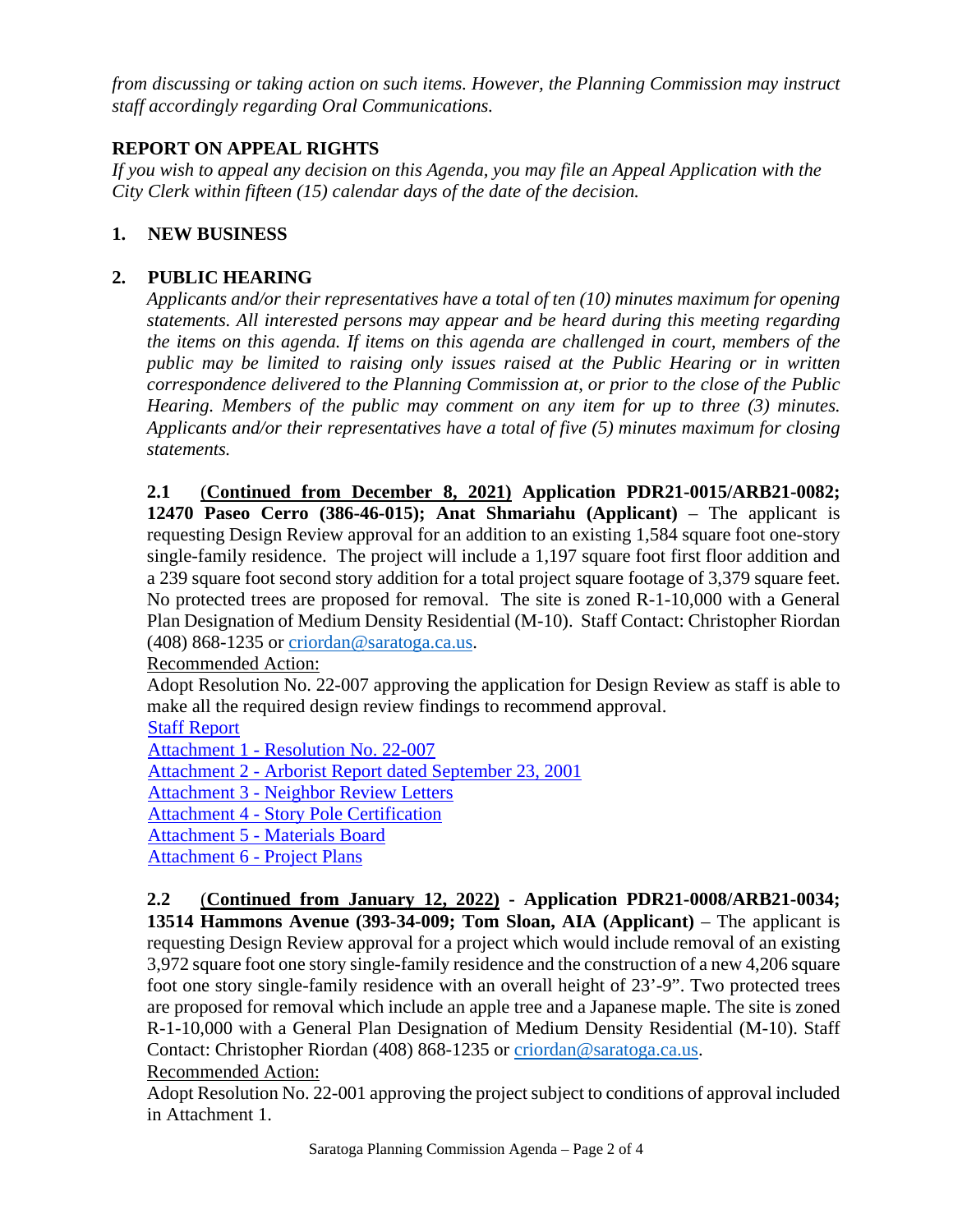[Staff Report](https://legistarweb-production.s3.amazonaws.com/uploads/attachment/pdf/1232811/Staff_Report_13514_Hammons_Avenue.pdf) 

Attachment 1 - [Resolution No. 22-001](https://legistarweb-production.s3.amazonaws.com/uploads/attachment/pdf/1232819/Attachment_1_-_Resolution_No._22-001.pdf)

Attachment 2 - [Arborist Report dated November 23, 2021](https://legistarweb-production.s3.amazonaws.com/uploads/attachment/pdf/1232820/Attachment_2_-_Arborist_Report.pdf)

Attachment 3 - [Neighbor Comments and Project Notification Forms](https://legistarweb-production.s3.amazonaws.com/uploads/attachment/pdf/1232822/Attachment_3_-_Neighbor_Notification_Forms_Redacted.pdf)

Attachment 4 - [Story Pole Certification](https://legistarweb-production.s3.amazonaws.com/uploads/attachment/pdf/1232823/Attachment_4_-_Story_Pole_Certification.pdf)

Attachment 5 - [Materials Board](https://legistarweb-production.s3.amazonaws.com/uploads/attachment/pdf/1232824/Attachment_5_-_Materials_Board.pdf)

[Attachment 6 -](https://legistarweb-production.s3.amazonaws.com/uploads/attachment/pdf/1232825/Attachment_6_-_Project_Plans.pdf) Project Plans

# **2.3 Application PDR21-0018/ARB21-0067; 14780 Montalvo Road (517-20-033); Fan**

**Yang and Zhifen Xu (Applicant) –** The applicant is requesting Design Review approval for a 223 square foot single story addition and a 1,404 square foot second story addition (maximum height 26') which includes an ADU, to an existing single-story residence. Two protected trees are proposed for removal. The site is zoned R-1-20,000 with a General Plan Designation of Residential Low Density (RLD). Staff Contact: Nicole Johnson (408) 868 1209 or [njohnson@saratoga.ca.us.](mailto:njohnson@saratoga.ca.us)

Recommended Action:

Adopt Resolution No. 22-004 approving the project subject to conditions of approval included in Attachment 1.

[Staff Report](https://legistarweb-production.s3.amazonaws.com/uploads/attachment/pdf/1230883/Staff_Report-Montalvo_Road_14780.pdf)

Attachment 1 - [Resolution No. 22-004](https://legistarweb-production.s3.amazonaws.com/uploads/attachment/pdf/1230884/Attachment_1_-_Resolution_22-004.pdf)

Attachment 2 - [Arborist report dated 9/2/21](https://legistarweb-production.s3.amazonaws.com/uploads/attachment/pdf/1234560/Attachment_2-Arborist_report_dated_09.02.2021.pdf)

Attachment 3 - [Neighbor Notification forms](https://legistarweb-production.s3.amazonaws.com/uploads/attachment/pdf/1234540/Attachment_3_-_Neighbor_Notification_forms_Redacted.pdf)

Attachment 4 - [Story Pole Certification](https://legistarweb-production.s3.amazonaws.com/uploads/attachment/pdf/1230886/Attachment_4-_Story_Pole_Certification.pdf)

Attachment 5 - [Materials Board](https://legistarweb-production.s3.amazonaws.com/uploads/attachment/pdf/1230887/Attachment_5-_Materials_Board.pdf)

[Attachment 6 -](https://legistarweb-production.s3.amazonaws.com/uploads/attachment/pdf/1230888/Attachment_6-Project_Plans.pdf) Project Plans

## **2.4 Application PDR21-0020; 13251 Quito Road (389-18-049); Jawwad Sultan Khan**

**(Applicant) –** The applicant is requesting Design Review approval for a new 3,370 square foot one-story single-family residence with an attached 800 square foot accessory dwelling unit. The total square footage of the project will be 4,170 square feet and the height will be 22'-3". No protected trees are proposed for removal. The site is zoned R-1-10,000 with a General Plan Designation of Medium Density Residential (M-10). Staff Contact: Christopher Riordan (408) 868-1235 or [criordan@saratoga.ca.us.](mailto:criordan@saratoga.ca.us)

Recommended Action:

Adopt Resolution No. 22-006 approving the project subject to conditions of approval included in Attachment 1.

[Staff Report](https://legistarweb-production.s3.amazonaws.com/uploads/attachment/pdf/1232854/Staff_Report_13251_Quito_Road.pdf)

Attachment 1 - [Resolution No. 22-006](https://legistarweb-production.s3.amazonaws.com/uploads/attachment/pdf/1232852/Attachment_1_-_Resolution_No._22-006.pdf)

Attachment 2 - [Neighbor Notification Forms](https://legistarweb-production.s3.amazonaws.com/uploads/attachment/pdf/1234726/Attachment_2_-_Neighbor_Notification_Forms_Redacted.pdf)

Attachment 3 - [Story Pole Certification](https://legistarweb-production.s3.amazonaws.com/uploads/attachment/pdf/1232864/Attachment_3_-_Story_Pole_Certification.pdf)

Attachment 4 - [Materials Board](https://legistarweb-production.s3.amazonaws.com/uploads/attachment/pdf/1232865/Attachment_4_-_Materials_Board.pdf)

[Attachment 5 -](https://legistarweb-production.s3.amazonaws.com/uploads/attachment/pdf/1232867/Attachment_5_-_Project_Plans.pdf) Project Plans

**2.5 Application PDR21-0016/ARB21-0069; 19701 Via Grande (393-19-019); Rajesh Chaganti and Sirisha Uppaluri Sirisha (Applicant) –** The applicant is requesting Design Review approval for a new 4,707.8 square foot two story residence with an ADU (maximum height 25'6"). Six protected trees are proposed for removal. The site is zoned R-1-12,500 with a General Plan Designation of Medium Density Residential Low Density (M-12.5). Staff Contact: Nicole Johnson (408) 868-1209 or [njohnson@saratoga.ca.us.](mailto:njohnson@saratoga.ca.us)